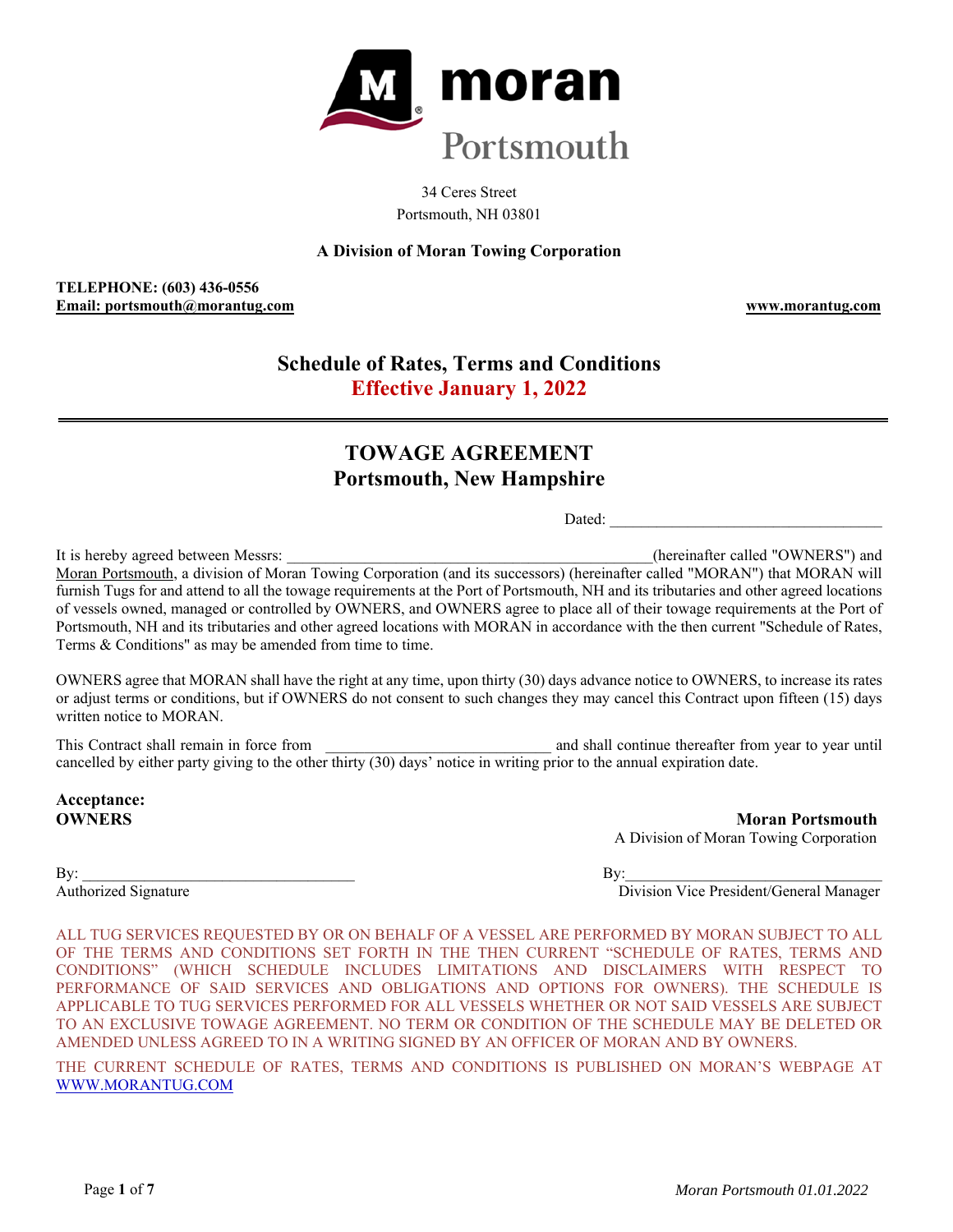## **SCOPE:**

THE FOLLOWING SCHEDULE OF RATES, TERMS AND CONDITIONS SHALL APPLY FOR TUG ASSISTANCE TO VESSELS IN THE PORT OF PORTSMOUTH, NEW HAMPSHIRE AND ITS TRIBUTARIES IN CLEAR WATER AND SAFE BERTHS.

## **RATES:**

- a. Rates for Tug assistance are based on the Vessels metric tons Deadweight (DWT) as published in the then current edition of "Lloyds Register of Ships" at the following rates in U.S. Dollars. Should the vessel type not have an assigned DWT, rates will be provided upon request.
- b. The first ship to arrive at anchorage will have priority docking, and ships at anchorage will have priority over ships at docks.
- c. When two (2) ships wish to dock on the same tide, and extra Tugs are able to be secured, the ship not having priority will be charged the cost of the extra Tugs in addition to the applicable rate.
- d. Ship rates will apply to tank barges over 50,000 barrels and dry bulk barges over 7,950 DWT.
- e. Orders for Tug services shall be given during normal business hours and at least twenty-four hours in advance.
- f. All Tug services are furnished subject to the terms and conditions set forth in the Schedule. Receipt by or on behalf of OWNERS of any service described herein shall constitute acceptance by OWNERS of all the terms and conditions set forth herein. MORAN reserves the right to decline any order for service hereunder.

# **1 DOCKING OR UNDOCKING – MINIMUM 10,000 DWT**

| Zone: | <b>Location(s):</b>                                  | $(1)$ Tug: | $(2)$ Tugs: |
|-------|------------------------------------------------------|------------|-------------|
|       | 1 Public Service Schiller Dock, State Pier, Sprague, |            |             |
|       |                                                      |            |             |
|       |                                                      |            |             |

# **2 TONNAGE CHARGE**

If the Vessel DWT exceeds 10,000 tons, an additional charge of **\$0.43** will be applied to each DWT above the limit and added to the above Zone charge.

#### **3 WEEKEND AND HOLIDAYS**

All services performed on weekends (Saturday & Sunday) & Holidays, shall be charged one-and one-half times the applicable zone rate.

Holidays observed: New Year's Day, Martin Luther King, Jr. Day, Presidents Day, Memorial Day, Independence Day, Labor Day, Columbus Day, Veterans Day, Thanksgiving Day, Christmas Day, and any national Holiday hereafter proclaimed by the President of the United States. In the event that any of the above-named Holidays fall on a Saturday or Sunday, the following Monday shall be observed as such Holiday.

# **4 HOURLY RATES – Subject to three (3hr) hour minimum per Tug**

For additional services not covered above, the rate shall be \$1,375 per hour for each Tug, including running time of each Tug from its Tug Station to the Vessel and from the Vessel to its Tug Station. On Saturday, Sunday and Holidays, the hourly rate shall be \$1,600. The charge per Tug will be computed in increments of one-half hour for each Tug, any fraction thereof to be charged at full one-half hour increments, with a minimum charge of three (3hrs) hours per Tug.

# **5 ADDITIONAL TUG(S) AND/OR RELOCATION OF TUG(S)**

If more than two (2) Tugs are required for maneuvers of any vessel, a third Tug will be subject to availability at the time of requested service. Rates for the  $3<sup>rd</sup>$  Tug are subject to clause 4, Hourly Rates.

If it is necessary to relocate a Tug(s) from another port to provide this service, an hourly rate per Tug shall be charged for all time consumed from the Tug's departure until its return to its station at homeport. The rate will be furnished upon request.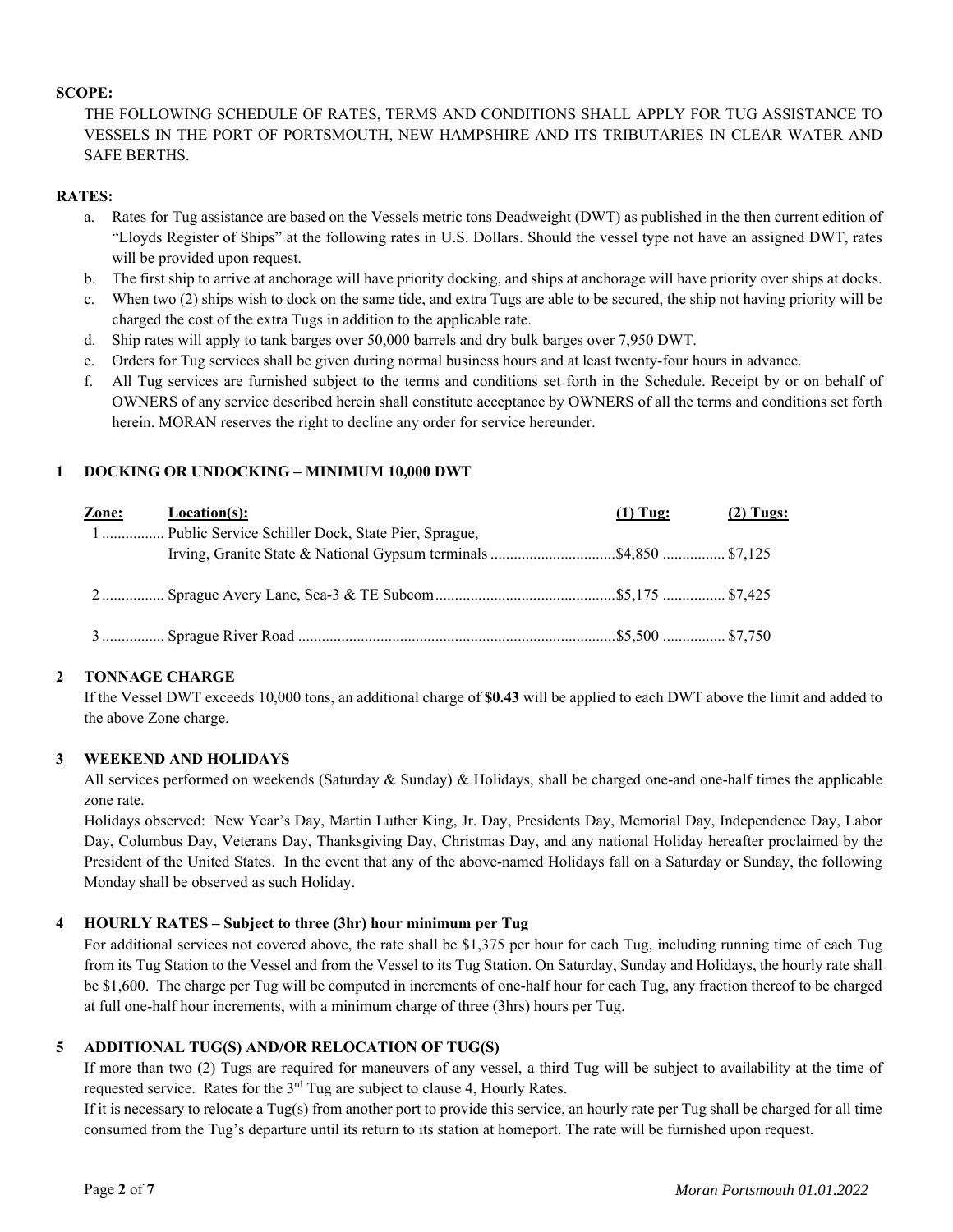# **6 ESCORT / TETHERED TUGS – Subject to two (2hr) minimum per Tug.**

 If a Tug or Tugs are requested or required to escort a vessel, including tethered operations, a rate of \$2,850.00 per hour per Tug shall apply.

#### **7 CANCELLED ORDERS**

When a Tug is ordered and then cancelled, a charge calculated at the applicable Hourly Rate will be made for all time elapsed from the time each Tug leaves its Tug Station until it returns to its Tug Station. The charge per Tug will be computed in increments of one-half hour for each Tug with a minimum charge of three (3) hours per Tug. There will be no charge if the orders are cancelled at least four (4) hours before the Tugs were ordered to report. If orders are cancelled less than four (4) hours before the Tugs were ordered to report, but before the Tugs leave their Tug Station, a charge of two (2) hours per Tug will be applied.

#### **8 DETENTION**

The rates set forth herein include waiting time up to one (1) hour measured from the time that the Tug reports for service (but not earlier than the time ordered). Waiting time or time to moor a Vessel in excess of one hour will be charged at the applicable Hourly Rate and computed in one-half hour increments, any fraction thereof to be charged at full one-half hour. If the Vessel is delayed for any reason not attributable to Moran after commencement of the work, all such delay shall be charged at the applicable Hourly Rate per Tug, computed in one-half hour increments, any fraction thereof to be charged at full one-half hour.

## **9 SHIFTING – BERTH TO BERTH**

Whenever a Vessel using its own propelling power is shifted from berth to berth, the charge for the Tugs shall be equal to Three Quarters (3/4) the higher base Zone Charge plus the applicable Tonnage Charge. If Vessel is shifting from one zone to another zone, shift charge by tonnage will not be less than the equivalent of a three-hour minimum hourly charge at weekday or weekend/holiday rates.

#### **10 ICE CONDITIONS**

When a Tug is operating under "ice conditions" there will be an additional charge equal to fifty percent (50%) of the applicable Hourly Rate, computed in increments of one-half hour, any fraction thereof to be charged at full one-half hour. As used herein, the term "ice conditions" shall mean the presence of ice at berths or anchorages or of ice flow or ice in transit that exceeds four (4) inches in thickness.

#### **11 FUEL SURCHARGE**

All rates published in this Schedule are subject to prevailing fuel surcharges.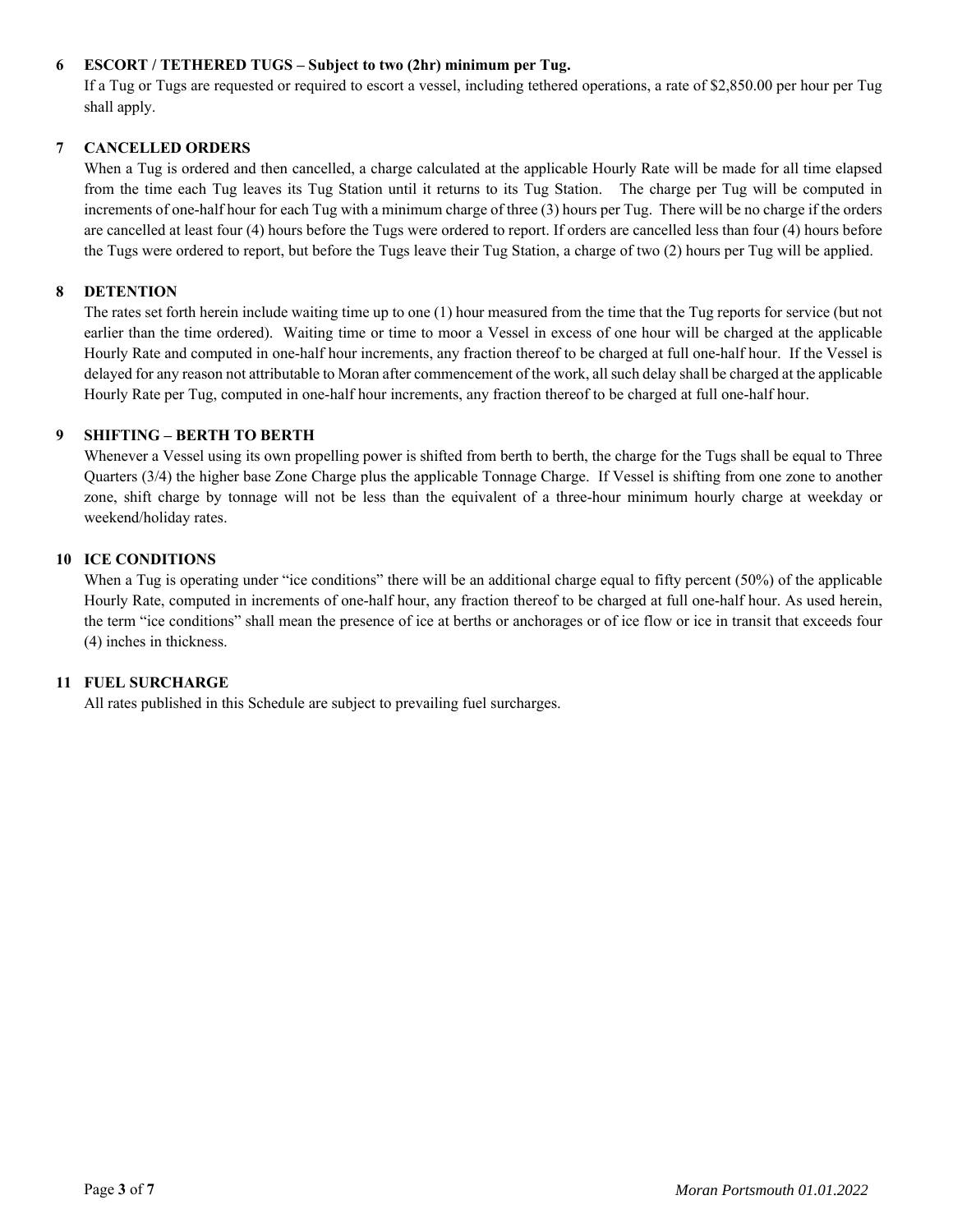#### **TERMS AND CONDITIONS**

- **DEFINITIONS:** As used herein, the following terms shall mean:
- **"Deadship":** shall mean a Vessel that at the commencement of any services requested from and provided by MORAN does not have use of, or which will not be using, its propelling power and/or steering.
- **"Escort / Tethered Tugs":** the services in which a Tug is requested or required to attend upon a vessel during transit and extended upon the limits of standard operations. Tethering shall mean a Tug's line is attached to the Vessel during this service.
- **"MORAN":** shall mean Moran Towing Corporation, Moran Portsmouth Division (and its successors).
- **"OWNERS":** shall mean, collectively, the owner, charterer, operator, and manager of the Vessel receiving Tug services from MORAN.
- **"Schedule":** shall mean the Schedule of Rates, Terms and Conditions for the applicable port that is in effect on the date that Tug services are rendered to a Vessel. A current copy of said Schedule may be found on MORAN's webpage at www.morantug.com
- **"Tug" or "Tugs":** shall mean the Tugboats provided or arranged by MORAN to perform the requested services.
- **"Tug Interests":** shall mean MORAN, the Tugs, their respective owners, affiliates, operators, charterers, managers, underwriters, masters and crews.
- **"Tug Station":** shall mean the Tug's customary berth at the MORAN facility or, if applicable, the berth or other place from which the Tug departed to perform the requested services and/or to which it proceeded following the provision of such services.

**"Vessel":** shall mean a vessel that receives Tug services.

#### **1 DEADSHIP AND OTHER SERVICES**

Rates for Deadship moves and for all other services not covered by the above rates, will be furnished upon request. For all services rendered to Deadships, MORAN and OWNERS agree as follows:

In consideration of the uncertain towage characteristics of a Deadship and of MORAN's agreement to furnish Tug services to said Deadship hereunder, OWNERS agree (i) to maintain hull and machinery insurance in an amount at least equal to the full value of the Deadship, (ii) to maintain full form protection and indemnity insurance in an amount not less than one hundred million dollars (\$100,000,000.00) and (iii) to name Tug Interests as named assureds or joint members (as applicable) with waiver of subrogation in favor of said assureds in all said policies. OWNERS shall be responsible to Tug Interests for any deductibles maintained with respect to said insurances. OWNERS further agree to provide to MORAN proper evidence of such insurance prior to commencement of a Deadship move. For an absence of doubt, it is the intent of this paragraph to extend to Tug Interests, as primary cover for any liability arising out of performance of services hereunder to a Deadship for which Tug Interests may be liable, the enumerated insurances maintained by OWNERS on the Vessel assisted.

The Limitation of Liability terms set forth in Paragraph 6 shall apply to all Tug services rendered to Deadships. OWNERS shall make all necessary arrangements for a master and, if required or deemed advisable, a duly licensed pilot to serve aboard the Deadship, and to direct the navigation of the flotilla. In the event that OWNERS utilize a pilot, the pilot shall be deemed the borrowed servant of the Deadship assisted and her owner or operator for all purposes and in every respect, his services while so engaged being the work of the Deadship assisted, her owner and operator, and being subject to the exclusive supervision and control of the Deadship's master or OWNERS' other command personnel aboard. MORAN's Tugs will act in accordance with the direction of the pilot and master, as applicable.

#### **2 VESSELS AGROUND OR IN DISTRESS**

Rates for Tug services to Vessels aground or in distress or when performed during heightened Coast Guard port conditions will be furnished upon request. The provision of such Tug services to any Vessel aground or in distress or during heightened Coast Guard port conditions shall be subject to the terms and conditions of this Schedule in all instances. However, MORAN reserves the right to perform such Tug services under different terms and conditions to be agreed, dependent upon the particulars of the specific event.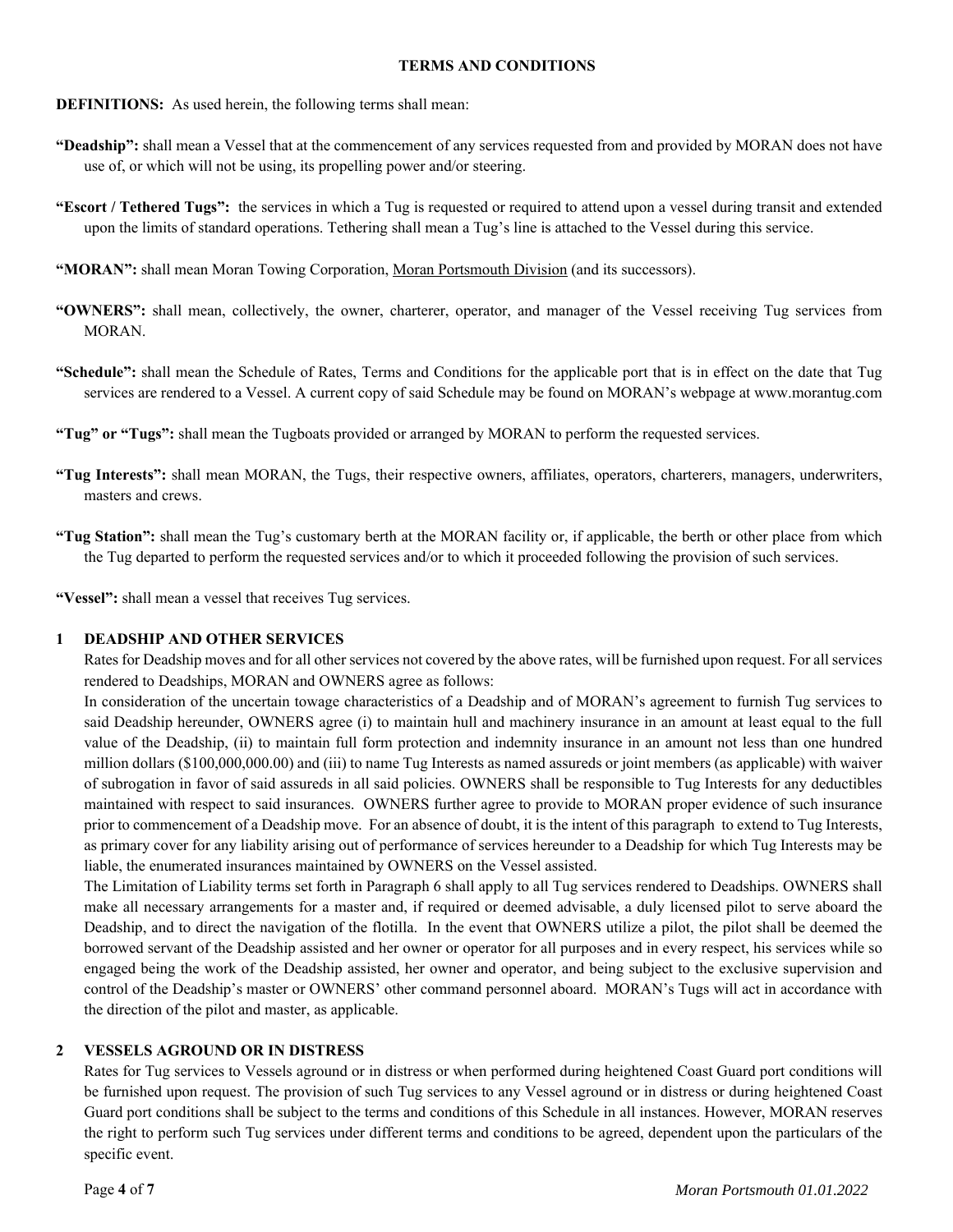#### **3 EMPLOYMENT OF OTHER TUGS**

All or part of any service performed hereunder may be subcontracted without notice to OWNERS. Any such subcontractor shall be considered an independent contractor and not an agent, servant or employee of MORAN. If at any time MORAN Tugs are not conveniently available for the required services MORAN will endeavor to designate or engage other Tugs to provide service, but MORAN shall not be liable for damages in case it is not able, at any time, for any reason, to furnish such service. Any Tug designated or engaged by MORAN to perform services under this Schedule, and its owners, master and crews shall, while performing such services, have the benefit of all provisions herein. However, if for any reason, at any time, MORAN is unable to have Tugs owned or specified by it on hand to serve OWNERS' Vessels, OWNERS are at liberty to engage any other Tugs to serve it at such time but without the right to charge MORAN any difference in price. In agreeing to endeavor to provide this service, it is understood and agreed that MORAN does not either expressly or impliedly warrant the seaworthiness, power or equipment of the Tugs or the competency of the crew of the Tug or Tugs engaged by MORAN to supply services under this Schedule.

## **4 FORCE MAJEURE**

Tug Interests shall not be responsible or liable for any expense, loss, damage or claim whatsoever caused by or resulting from delays, failures or omission hereunder in the performance of services due to strikes, lockouts, labor disturbances, riots, fire, earthquakes, storms, lightning, epidemics, war, disorders, acts of God, acts of the public enemy, port congestion, mechanical breakdowns, shortage of Tugs, priorities in service, or any other cause whatever beyond their control.

## **5 DAMAGE CLAIM TIME LIMITS AND FORUM**

OWNERS shall notify MORAN of any damage to the Vessel that allegedly occurred during the performance of services hereunder. Such notice shall be in writing and shall be delivered as soon as practicable, but not later than 48 hours following occurrence. MORAN shall be afforded an opportunity to inspect or survey such damage before commencement of any repairs. Any action in any forum to recover damages from Tug Interests, or any of them, shall be commenced within one year after the occurrence giving rise to the claim, failing which said claim shall be deemed waived. This Schedule shall be governed by and construed in accordance with the Maritime Law of the United States and, to the extent not in conflict therewith, by the laws of the state of New York, excluding its conflict of laws rules. The parties agree that any proceeding involving this Schedule or the Tug Services performed hereunder shall be brought in the United States District Court for the Southern District of New York or, if said court shall not have jurisdiction thereof, then in a state court of competent jurisdiction sitting in New York County, New York. Tug Interests and Owners irrevocably waive their right to trial by jury with respect to any claim or dispute arising in whole or in part out of the terms and conditions of this contract or the provision of Tug Services to a Vessel.

#### **6 LIMITATION OF LIABILITY**

a. The furnishing of any service or anything done in connection therewith shall not be construed to be or to give rise to a personal contract, and it is understood that Tug Interests, shall have the benefit of all exemptions from, and limitations of, liability to which an owner of a vessel is entitled under the Limitation of Liability Statutes of the United States. MORAN WARRANTS THE EXERCISE OF REASONABLE CARE IN THE PERFORMANCE OF TUG SERVICES BUT DISCLAIMS ALL OTHER WARRANTIES EXPRESSED OR IMPLIED, INCLUDING ANY WARRANTY OF WORKMANLIKE SERVICE.

b. Unless entitled to immunity or to defenses to, exemptions from and limitations of liability provided under this Schedule or under any applicable law, rule or regulation that would reduce their liability to an amount less than that hereinafter set forth, Tug Interests shall be liable, only to the extent of their negligence, which negligence shall not be assumed but shall be affirmatively proven, for claims, demands, causes of action, liabilities and costs (including third party claims) arising out of or in connection with any occurrence or series of occurrences related to the provision of Tug services or line handling pursuant to this Schedule up to a maximum aggregate amount of two hundred fifty thousand dollars (U. S. \$250,000.00). OWNERS understand and agree that Tug services provided hereunder are rendered at all times under the supervision and command of OWNERS' servants, (including the Master of the Vessel being assisted and docking pilots), or of State pilots, none of whose actions or inactions may be imputed to the Tug Interests. OWNERS further understand and agree that the rates charged by or on behalf of MORAN for Tug services are predicated upon the limitations of liability and the indemnities set forth in this Schedule. Should OWNERS desire that Tug Interests retain liability in excess of two hundred fifty thousand dollars (U.S. \$250,000.00) they must notify MORAN in writing, whereupon MORAN will quote rates for Tug services hereunder predicated on higher liability limits. Any such quote must be accepted by OWNERS in writing at least twenty-four (24) hours prior to commencement of Tug services to the Vessel, failing which the rates and liability limitations otherwise provided herein shall prevail. Nothing herein shall be construed to waive or limit the right of Tug Interests to assert any defenses to liability available to them or to avail themselves of any rights of limitation or exemption from liability under any applicable law, rule, or regulation.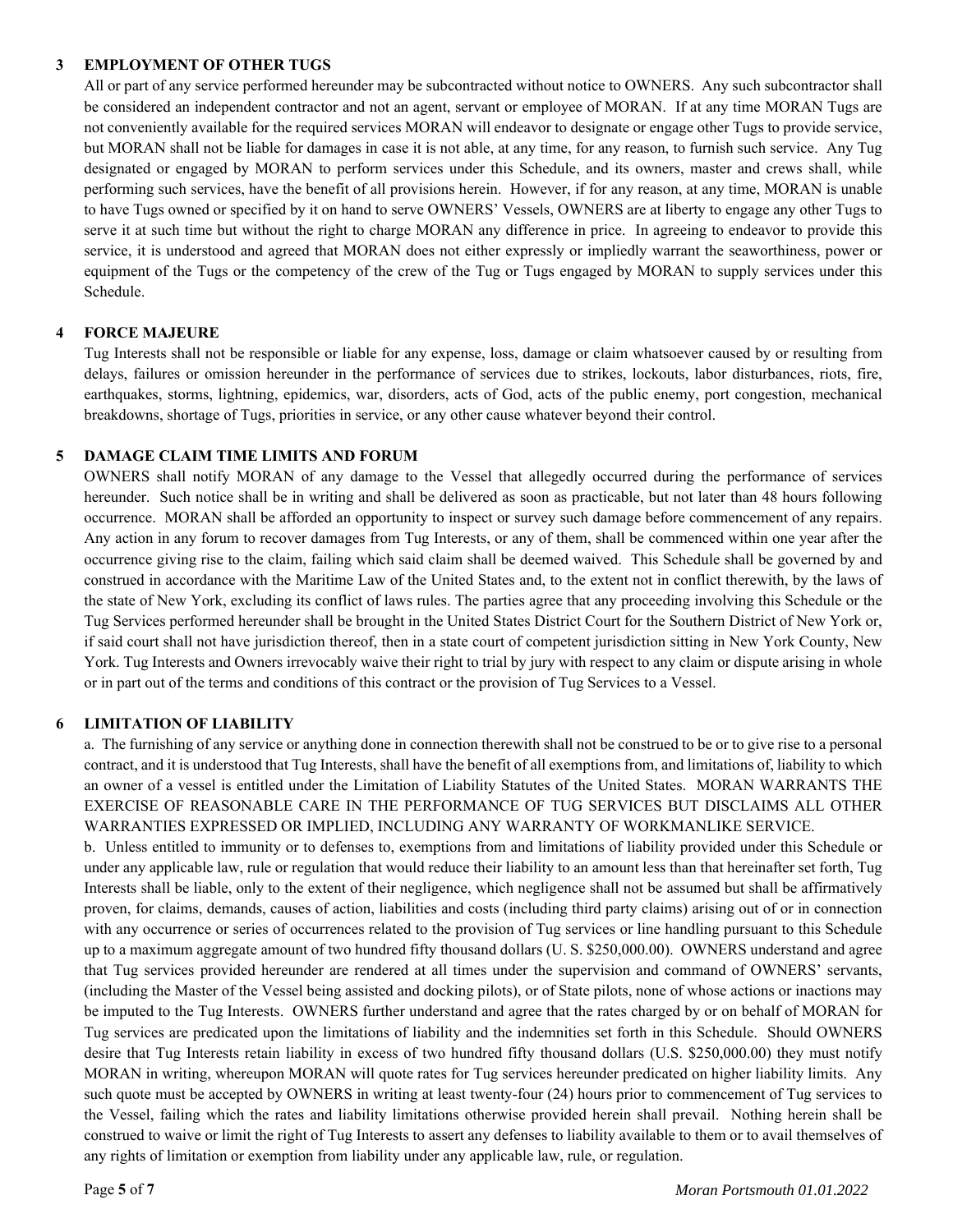c. OWNERS and any Vessel assisted hereunder assume all risk of, and shall indemnify Tug Interests from and against, any and all loss or damage sustained by OWNERS, by Tug Interests or by any other vessel, property or person that results from the parting, heaving or sudden movement of any hawser or other line, by whomsoever furnished or howsoever caused.

d. Notwithstanding anything to the contrary in this Schedule or elsewhere, OWNERS understand and agree that the rates charged hereunder are also predicated on agreement that the Tug Interests shall have no liability for any consequential, punitive, exemplary or special damages of any kind howsoever arising.

e. OWNERS agree to indemnify, defend and hold harmless the Tug Interests from and against any and all claims, demands, causes of action, liabilities and costs (including attorneys' fees, penalties, fines and third party claims of whatever nature) that are attributable to the acts or omissions, whether or not negligent, of the Tug Interests, or any of them, or to the unseaworthiness of any Tug and which arise out of or in connection with any occurrence or series of occurrences related to the provision of Tug services or line handling pursuant to this Schedule to the extent that they exceed, in the aggregate, the applicable amounts set forth in subparagraph 6(b) above. The parties intend for this indemnity to apply in all instances including, without limitation, allision, collision, personal injury, fire, explosion, grounding, oil spills and third-party claims. OWNERS warrant that they possess sufficient and adequate insurance on the Vessels assisted pursuant to this Schedule, including hull and machinery, P&I, cargo and pollution coverage to comply with all applicable laws and to respond for any losses arising out of or connected in any way with the Tug services provided hereunder, with all rights of subrogation for losses under said insurances waived as to Tug Interests and with Tug Interests entitled to all benefits under said insurances of a named assured or joint member, as applicable. f. Nothing herein shall preclude MORAN from recovering from any responsible party for any damages sustained by any Tugs providing service hereunder.

## **7 PILOTAGE**

a. MORAN does not furnish pilots or pilotage, so that whenever any licensed pilot, or a captain of any Tug which is furnished to or is engaged in the service of assisting a Vessel participates in directing the navigation of such Vessel, or in directing the assisting Tugs, from on board such Vessel or from elsewhere, it is agreed that he becomes the borrowed servant of the Vessel assisted and her owner or operator for all purposes and in every respect, his services while so engaged being the work of the Vessel assisted, her owner and operator, and being subject to the exclusive supervision and control of the Vessel's personnel. Any such service performed by any such person is beyond the scope of his employment, if any, for MORAN and Tug Interests shall not be liable for any act or omission of any such person. The provisions of this paragraph may not be changed or modified in any manner whatsoever except by written instrument signed by an officer of MORAN.

b. With respect to Vessels that are not owned by the person or company ordering the Tug service, it is understood and agreed that such person or company warrants that it has authority to bind the Vessel owners to all the provisions of this Schedule, and agrees to indemnify and hold Tug Interests harmless from all damages and expenses that may be sustained or incurred in the event and in consequence of such person or company not having such authority.

c. In consideration of MORAN transporting the pilot without charge to and/or from the Vessel being assisted hereunder, OWNERS agree that they shall indemnify, defend, and hold harmless Tug Interests from and against any and all claims, demands, causes of actions, liabilities and costs (including attorney's fees) incurred in connection with or arising out of any claim by or on behalf of a pilot for personal injury or death sustained while being transported by MORAN to or from the Vessel being assisted, excepting only any injury sustained by said pilot to the extent attributable to the gross or willful negligence of MORAN. As used herein, the term "being transported by MORAN" shall include, without limitation, all time when the pilot is (i) present on MORAN's shoreside premises enroute to or from the Vessel being assisted and (ii) boarding, on board or disembarking from a Tug or other vessel supplied by or on behalf of MORAN. As used herein, the term "pilot" shall also include any assistant pilot, trainee, or other person who may accompany the pilot in any capacity

# **8 CONTRACT TERMINATION**

If at any time during the term hereof, MORAN reasonably concludes that the solvency or financial condition of OWNERS is threatened it may, in its sole discretion, cancel this contract, such cancellation to take effect immediately upon receipt by OWNERS of email or other written notification thereof. If, subsequent to cancelation, OWNERS provide to MORAN evidence concerning their ability to meet their current and future financial obligations, MORAN may, in its sole discretion, elect to reinstate this contract effective upon receipt by OWNERS of email or other written notification thereof.

#### **9 ENFORCEABILITY**

If any provision of this Schedule is found void or unenforceable, the remaining terms and conditions shall remain in full force and in effect.